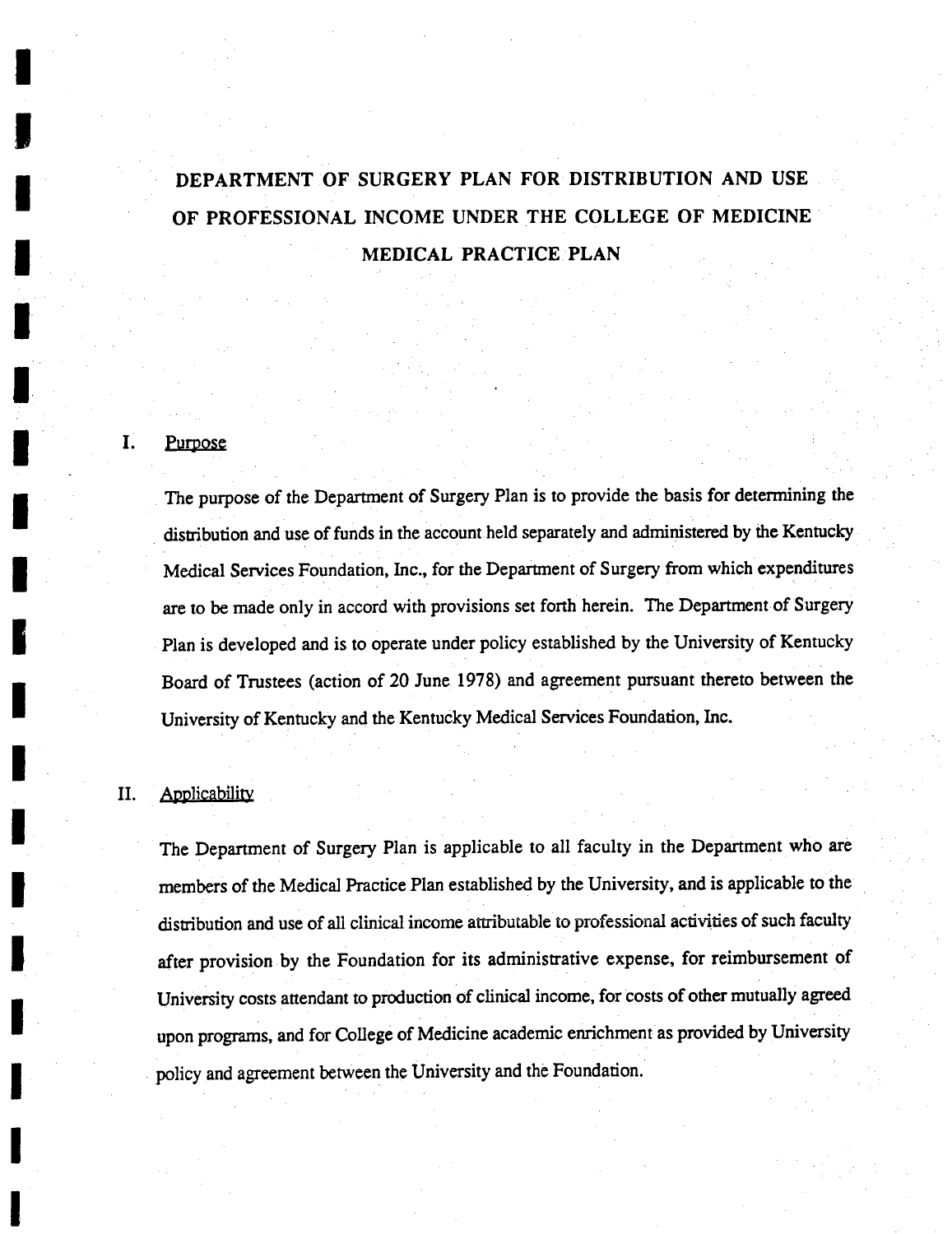### III. Governanc

- A. The governing body of the Department of Surgery Plan shall be a Governing Committee composed of all full-time and part-time faculty with an M.D. degree holding appointment for one-half time or more, in the Department who have membership in the Medical Practice Plan that has been continuous for the preceding twelve (12) months and who have generated clinical income assigned to the Kentucky Medical Services Foundation, Inc., provided, however, that during the first year of the operation of the Medical Practice Plan, continuous faculty status in the Department for the preceding twelve (12) months will satisfy the requirement for continuous membership in the Medical Practice Plan, and further provided that requirements with respect to continuous membership in the Medical Practice Plan and generation of clinical income shall not be applicable to Chiefs of Divisions and the Chairman of the Department.
- B. The Chairman of the Department shall serve as Chairman of the Governing Committee. member of the Committee who is designated by the Chairman shall serve as Vice Chairman. In the absence of the Chairman the Vice Chairman shall serve as Chairman.
- C. The Governing Committee shall meet at least quarterly and upon call by the Chairman or by one-third  $(1/3)$  of the members of the Committee, with written notice of the time and place of each meeting being sent to each member at his/her designated office at least seven (7) calendar days prior to the meeting date unless notice is waived by unanimous consent of all voting members of the Committee. At meetings of the Governing Committee, the requirement for a quorum shall be fifty percent (50%) of the members of the Committee and actions taken shall require approval by a majority of the members voting at the meeting, with the exception that actions with respect to modification of the Department of Surgery Plan shall require approval by a seventy percent (70%) majority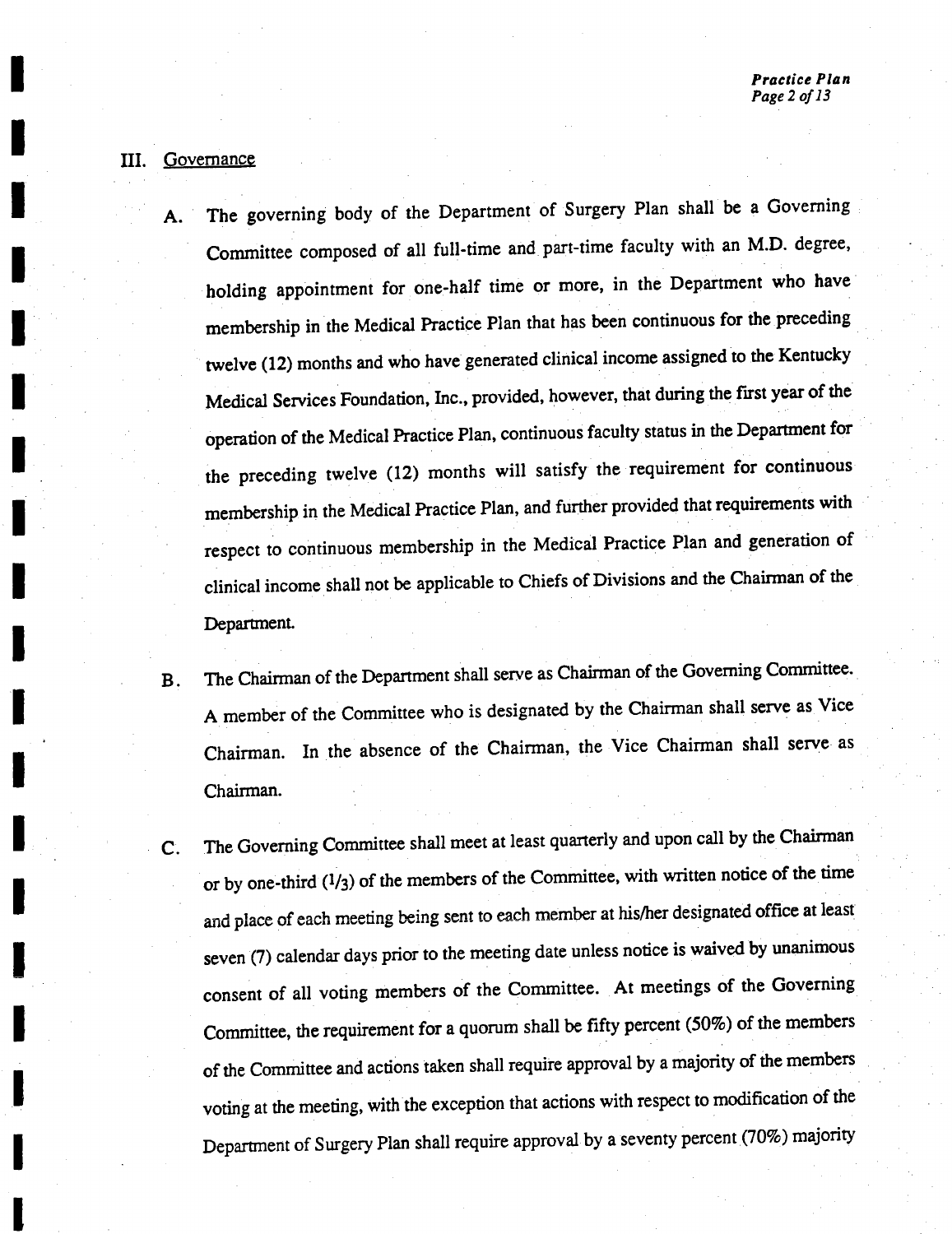vote of all the members of the Committee. Voting shall be by secret ballot whenever action to vote by such ballot is approved by a majority of members present and voting. Each member holding full-time faculty appointment or holding part-time faculty appointment shall have one vote in Committee meetings. Voting by proxy shall not be allowed; however, votes of members who are qualified to vote but are absent from a meeting shall be counted in votes taken upon questions which have been presented in written form sent to each member at his/her designated office at least three (3) official working days prior to the date of the meeting, and further provided that the vote of the absent member(s) is presented in writing and signed by the member. Meetings of the Governing Committee shall be conducted in general accordance with Robert's Rules of Order Revised, with such additional exceptions as may be specifically provided herein.

- D. There shall be an Executive Council, the members of which shall be the Chairman of the Department, who shall serve as Chairman of the Council, the Vice Chairman of the Governing Committee, who shall serve ex officio without vote except in the absence of the Department Chairman, the Chief of Surgery at the Veterans Administration Hospital, who shall serve ex officio without vote, and the Chiefs of the Divisions within the Department.
- E. Executive Council shall meet at regular intervals at least ten (10) times per year and upon call by the Chairman of the Department or by one-third  $(1/3)$  of the members of the Council. Provisions applicable to meetings of the Executive Council, with respect to requirements for notice, for a quorum, for votes required for actions, and with respect to the voting at meetings, shall be the same as apply to meetings of the Governing Committee. Meetings of the Executive Council shall be conducted in general accordance with Robert's Rules of Order Revised, with such exceptions as may be specifically provided herein.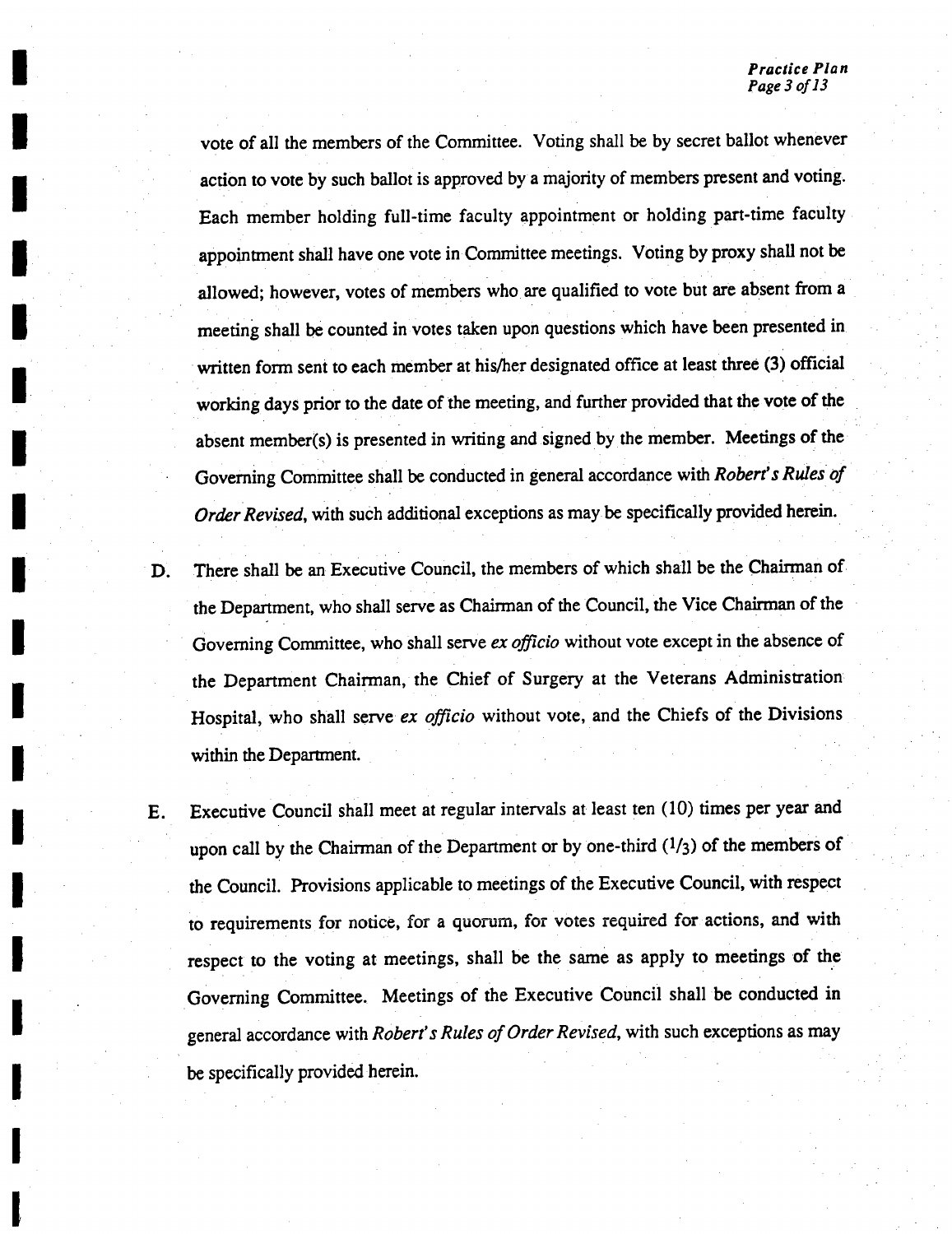- $F.$  The functions of the Executive Council include:
	- 1. To serve in the capacity of a Finance Committee;
	- 2. To represent the Governing Committee between its meetings;
	- 3. To report at least quarterly at meetings of the Governing Committee upon income received, general allocation of funds, and the status of these in relation to the annual Plan budget of the Department; and
	- 4. To review annually the Department Plan and to present any recommendations for modification to the Governing Committee; and, in accordance with actions thereon by the Governing committee, to present applicable recommendations to the Kentucky Medical Services Foundation, Inc.

### IV. Distribution and Use of Funds

Income accruing to the separate account maintained by the Foundation for the Department of Surgery will be distributed from such account on the following basis:

A. Five and one-tenth percent (5.1%) shall be placed in an account established and maintained by the Foundation and designated as the Department of Surgery Academic Enrichment Fund. The percentage to be allocated to such account will be changed based on negotiations between the Chairman of the Department and the Executive Council and in accordance with provisions for modification of the Department Plan, with any such change becoming effective as of the beginning of the succeeding fiscal year. Funds in the Department Academic Enrichment Fund may be used as required to meet unanticipated deficit(s) in income needed to cover expenditures, on a monthly accrual basis, in the established annual Plan budget of the Department, provided that such deficit(s) exceeds funds available to meet such contingency within the Division(s) in which a deficit occurs. Funds in the Department Academic Enrichment Fund will also be used, as determined by the Department Chairman, for Department operation and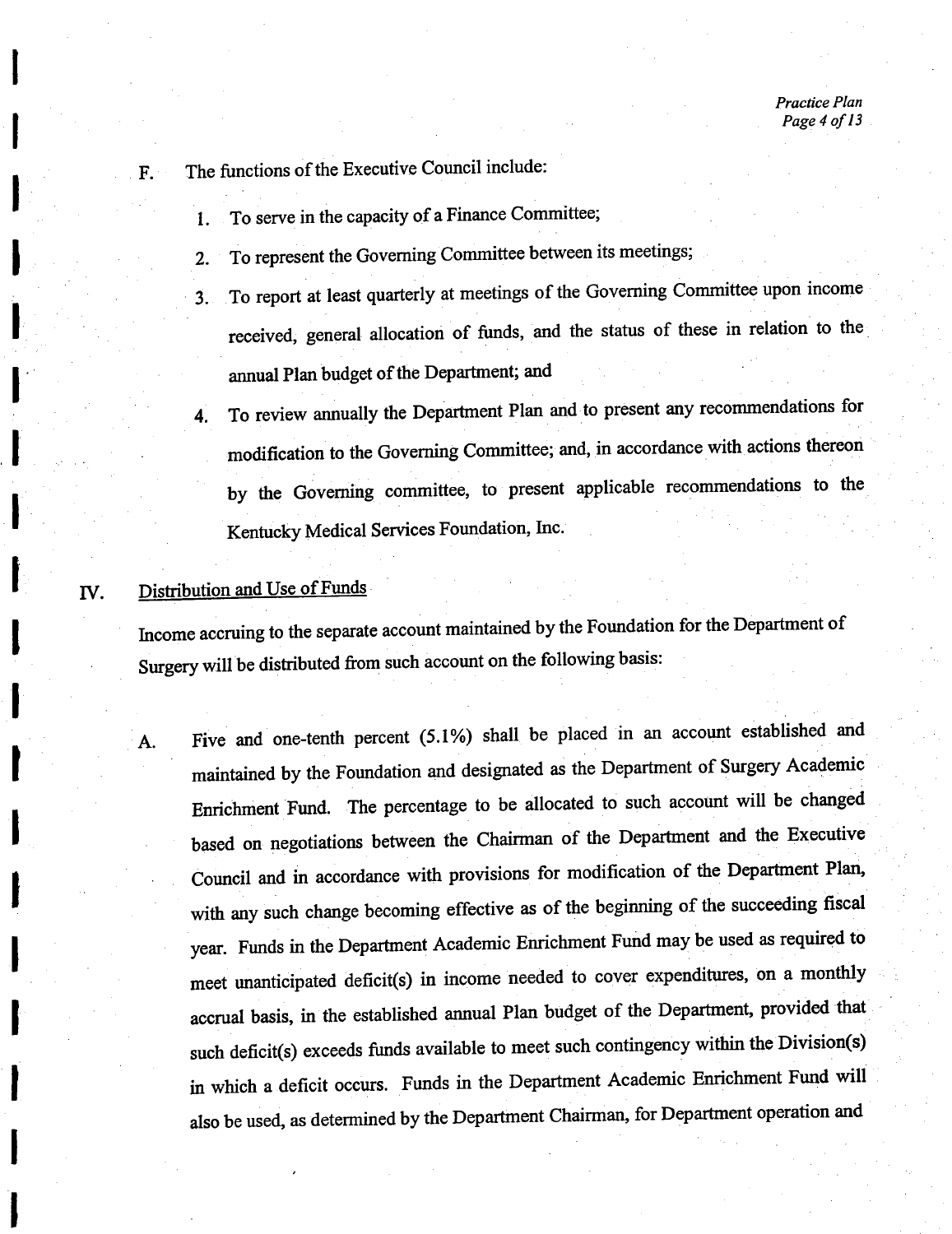#### Practice Plan Page 5 of 13

academic enrichment purposes in the Department, provided that such purposes are within Internal Revenue Service guidelines for ordinary and necessary business expenses. Expenditure of funds by the Foundation from the Department Academic Enrichment Fund for purposes other than to meet deficits shall require written authorization from the Department Chairman. The unexpended balance, if any, in the Department Academic Enrichment Fund at the close of a fiscal year shall be carried forward to the following year.

The remainder of the funds shall be distributed among Divisional Operation Accounts,  $\mathbf{B}$ . which shall be established and maintained by the Foundation for the Divisions of the Department. The distribution of the amount available shall be made on the basis of the clinical income under the Plan attributable to faculty within the respective Divisions. Funds available in Divisional Operation Accounts will be applied by the Foundation, first, to meet Divisional expense, on a monthly accrual basis, for operation and staff support and for incidental purposes, within Internal Revenue Service guidelines for ordinary and necessary business expense, which is included in the established Plan budget for the Division and, secondly, to meet, in accordance with the established Plan budget, on a monthly accrual basis, the Plan portion of the Annual Anticipated Remuneration of individual faculty in the Division including provision for TIAA CREF or other retirement plans offered by the University of Kentucky at ten percent (10%) thereon, and to provide monthly payments to Professors and Associate Professors in the Division during sabbatical leave approved by the University. Such payments during sabbatical leave shall be based on the Plan portion of the Annual Anticipated Remuneration for the individual faculty as provided in the established Plan budget for the fiscal year in which the leave commences and shall be, at the option of the individual, either at the rate of the full monthly amount for up to six (6) months or at the rate of one-half of the full monthly amount for up to twelve (12) months. The Plan portion of Annual Anticipated Remuneration for faculty, together with provision for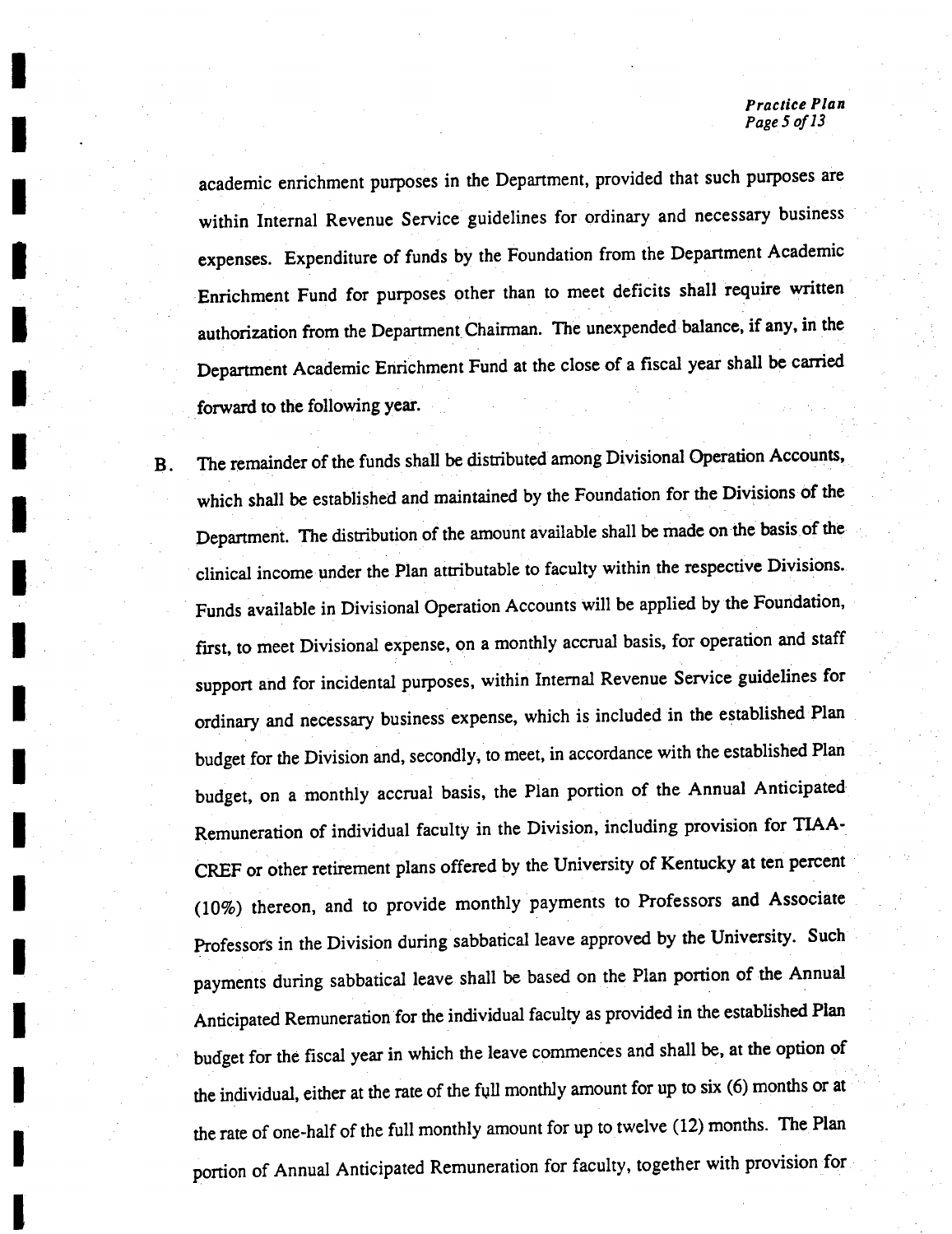Practice Plan Page 6 of 13

TIAA-CREF or other retirement benefits thereon, which is not expended for reason of unfilled position(s) in the Division, shall be transferred by the Foundation, on a monthly accrual basis, to the Divisional Contingency Account for the Division, hereinafter described, which shall be established and maintained by the Foundation for the respective Divisions within the Department. Funds may be transferred between the Divisional Academic Enrichment Accounts and the Divisional Operations Accounts to fund deficits or to fund reasonable and appropriate activities with the approval of the Division Chief and the concurrence of the Department Chairman. In the event of an insufficiency of funds in a Divisional Operation Account to cover expenditures, on a monthly accrual basis, which are included in the established Plan budget for the Division, the deficit shall be met, to the extent possible, by transfer by the Foundation of funds to the Divisional Operation Account, first, to the extent required and available from the Divisional Academic Enrichment Account, and, secondly, to the extent required and available from the Divisional Contingency Account, and, thirdly, the Department Academic Enrichment Fund, but if the amount available from these sources provides less than required, then the remaining deficit shall be met by Foundation action reducing on a *pro rata* basis both payments of the Plan portion of the Annual Anticipated Remuneration and payments during sabbatical leave of faculty in the Division, with such reduction being made to the extent necessary to avoid overexpenditure in the Divisional Operation Account. If funds must be used from the Divisional Contingency Account to cover insufficiencies in the Operation Account, the Finance Committee may revise the Divisional budget to reduce the Plan portion of the Annual Anticipated Remuneration and/or other expenses with the concurrence of the Department Chairman. The revised budget will be submitted to the Foundation for approval. Thereafter, during the fiscal year in which the deficit occurs, if funds in the Divisional Operation Account exceed monthly requirements to meet budgeted expenditures, the Foundation shall transfer such excess funds to the Department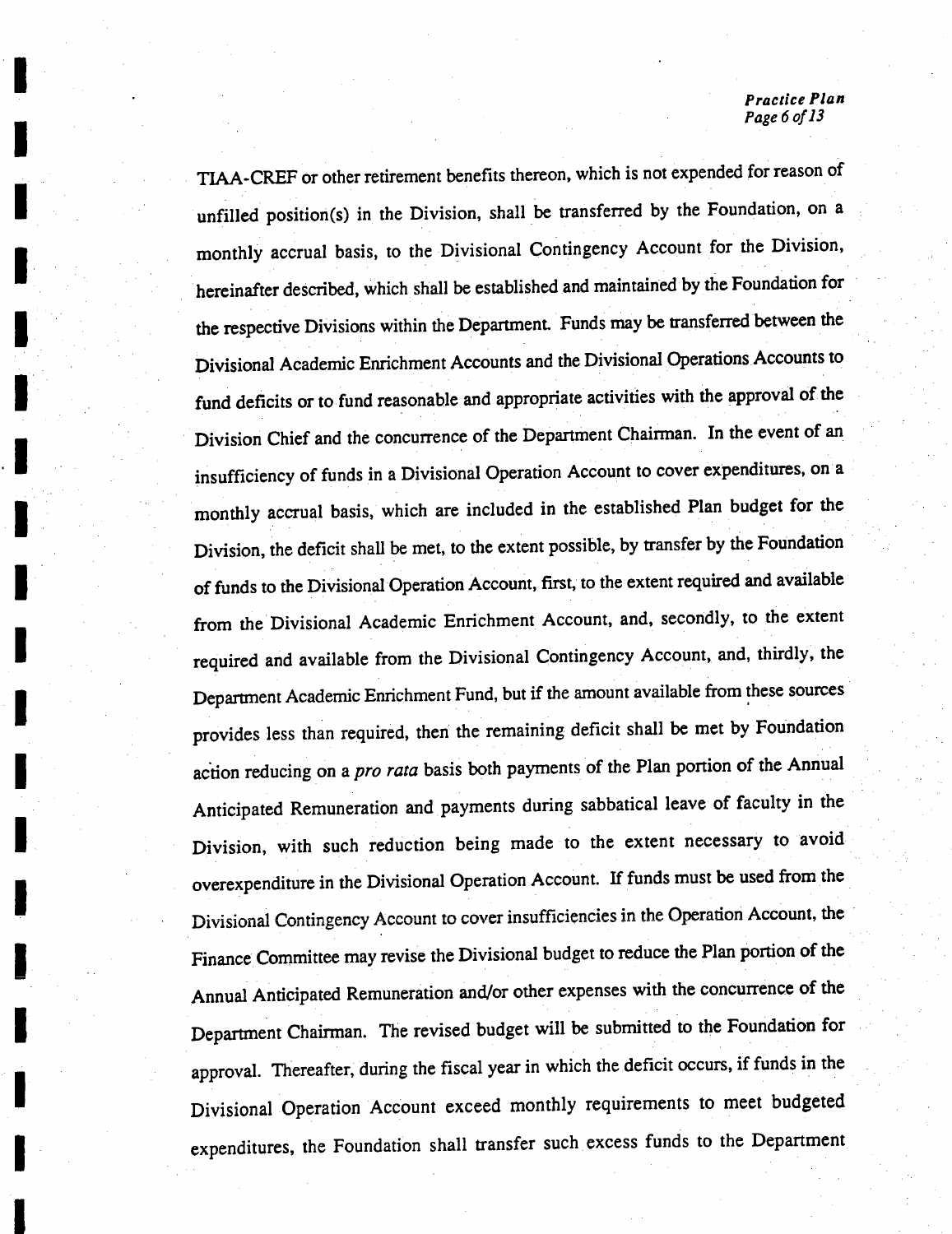#### Practice Plan Page 7 of 13

Academic Enrichment Fund as are required to repay the amount transferred from the Fund to meet the deficit and shall transfer remaining excess funds to the Divisional Contingency Account and Divisional Academic Enrichment Account to the extent required to repay the amount, if any, transferred from such Accounts to meet the deficit. If reductions were made in payments to faculty in the Division, excess funds in the Divisional Operation Account which become available, prior to the close of the fiscal year and after the required repayments to the Department Academic Enrichment Fund, the Divisional Contingency Account, and the Divisional Academic Enrichment Account, shall be paid by the Foundation on a *pro rata* basis to such faculty for the purpose of restoring, to the extent possible, the reductions which were made.

C. The Divisional Contingency Accounts of the respective Divisions will receive such funds as are transferred by the Foundation from the Divisional Operation Accounts in accordance with the preceding paragraph (Section IV., B., herein), and the funds may be used in accordance with the provisions of such paragraph. Funds in a Divisional Contingency Account may also be used as determined by the Chief of the Division to meet unexpected expenses for operational support in the Division which are not included in the established Plan budget for the current fiscal year. All expenditures by the Foundation of funds from a Divisional Contingency Account, except transfer to the Divisional Operation Account in the event of a deficit, in accordance with the preceding paragraph shall require written authorization of the Division Chief. At the close of a fiscal year, funds remaining in a Divisional Contingency Account up to an amount equal to twenty-five percent  $(25\%)$  or \$100,000, whichever is larger, of the total amount of the established Plan budget for the Division for such fiscal year shall be carried forward to the following year and the remainder of the funds in the Account may be transferred by the Foundation, with the approval of the Division Chief and the concurrence of the Department Chairman, fifty percent (50%) to the Academic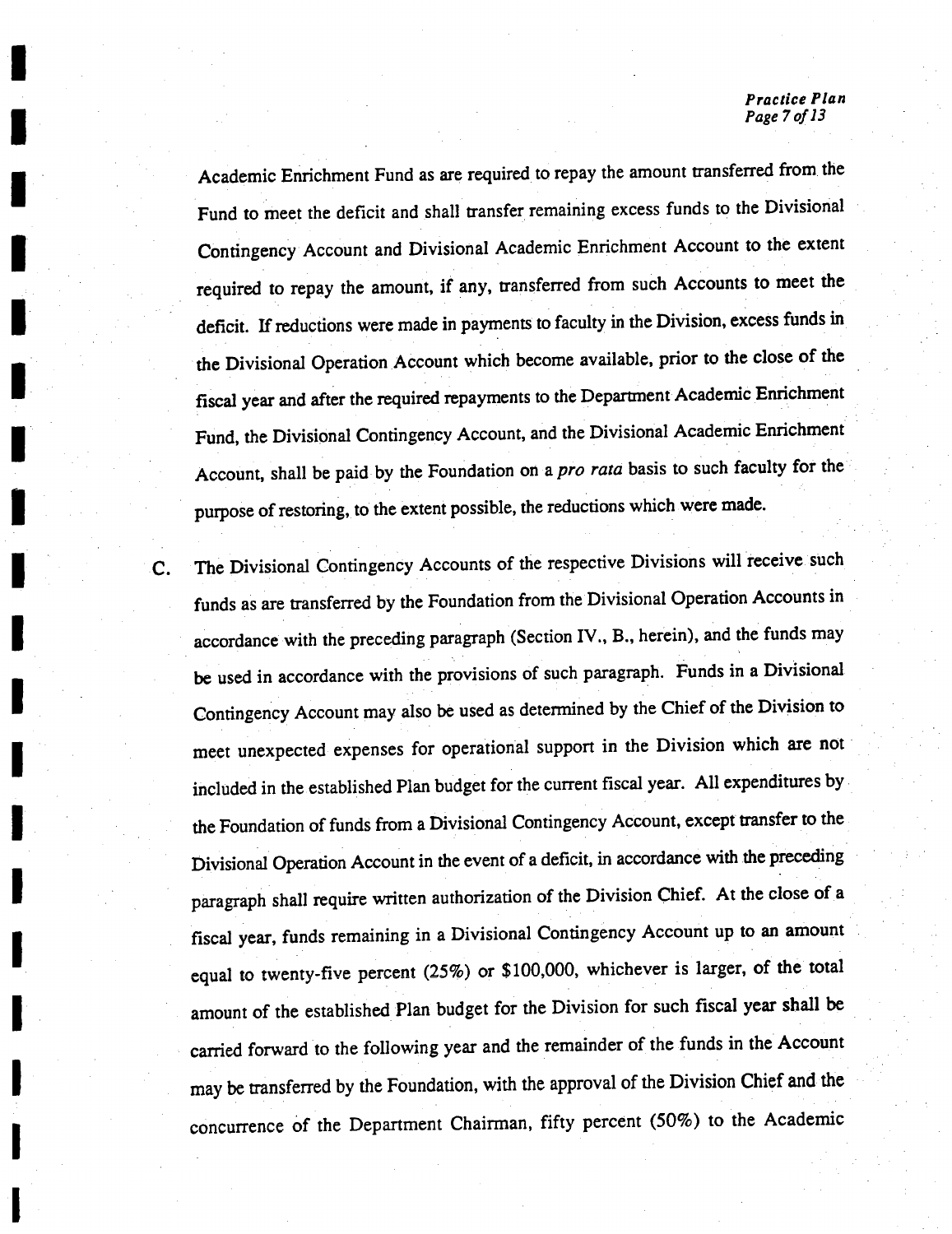Enrichment Account of the Division and fifty percent (50%) to Divisional clinical supplemental remuneration.

D. Residual unencumbered funds

- 1. Residual unencumbered funds remaining in the Divisional Operation Accounts for division will be totaled on <sup>31</sup> December and 30 June of each year and shall be distributed by 15 March and 15 September of the following year as follows:
	- Fifty percent (50%) shall be transferred by the Foundation to a Divisional  $a.$ Academic Enrichment Account for the Division as will be established and maintained by the Foundation for each of the respective Divisions. Funds in a Divisional Academic Enrichment Account shall be used as required to meet deficits in the Operation Account of the Division, as provided in paragraph B. of Section IV., herein, and also will be used for academic enrichment purposes as determined by the Chief of the Division, provided that such purposes are within Internal Revenue Service guidelines for ordinary and necessary business expense. All expenditures of funds by the Foundation, other than transfer to meet a deficit in the Operation Account of the Division, shall require written authorization by the Chief of the Division.
	- b. Fifty percent (50%) shall be allocated by the Foundation for payment to faculty of the Division of incentive supplemental remuneration and/or for payment of the cost of supplemental fringe benefits in lieu of remuneration. With approval of seventy percent (70%) of the governing committee members in the respective divisions, less than fifty percent (50%) of the residual unencumbered funds may be allocated for incentive supplemental remuneration. The amount allocated and funds, if any, transferred from the Divisional Contingency Account, in accordance with paragraph C. of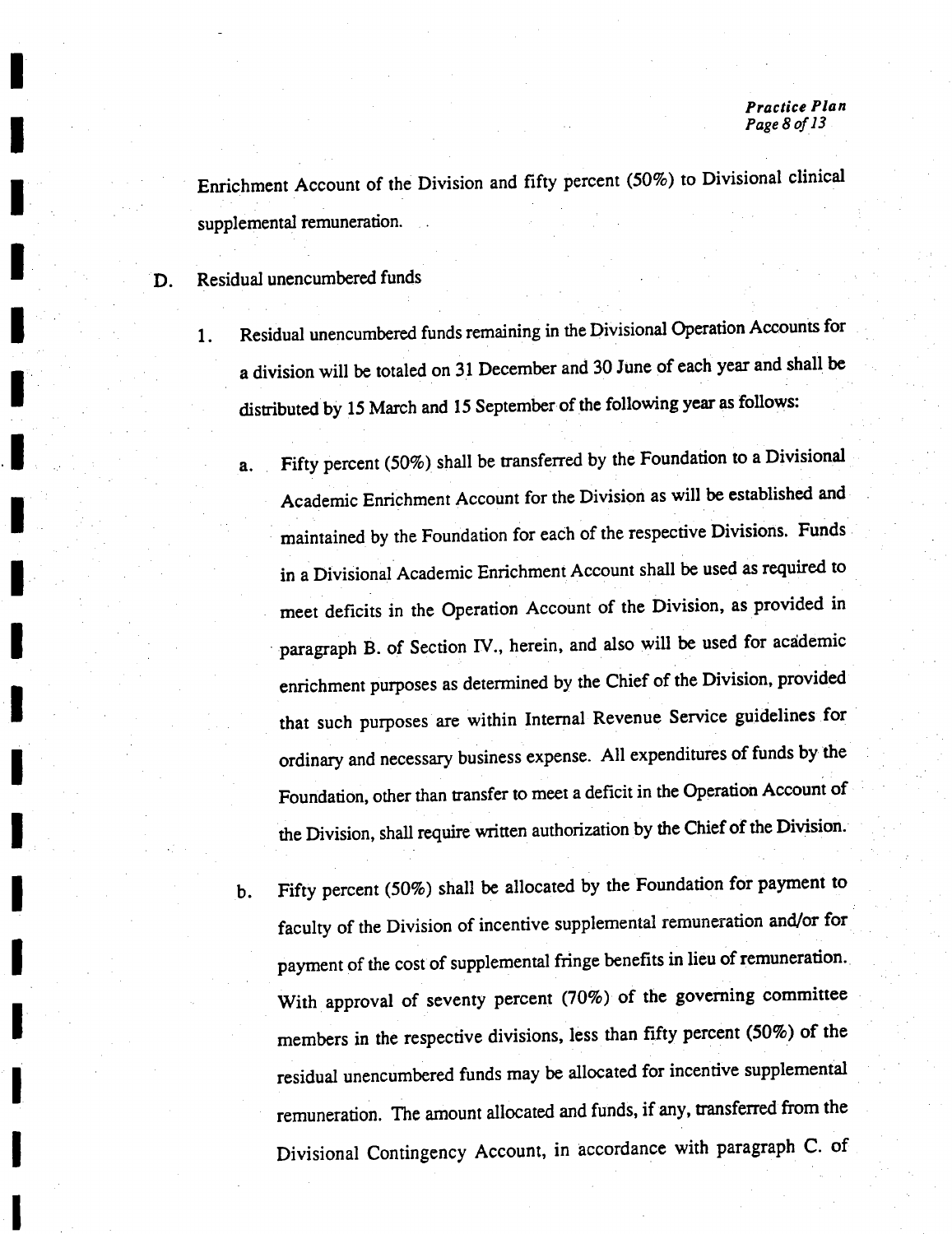Section IV., herein, will be distributed among individual faculty of the Division on the following basis:

 $1)$ 

Individual faculty performance will be evaluated on a point system. The Division Chief, with concurrence of the Department Chairman, will assign points in the four (4) areas of teaching, research and publication, clinical care, and Divisional financial contribution. In the event that the Division Chief does not assign points in the four  $(4)$ areas of teaching, research and publication, clinical care, and Divisional financial contribution by the established deadline forreceipt of incentive information, the Department Chairman will assign points. The Department Chairman will assign points for administrative activities,  $e.g.$ , departmental, medical school, university, state, or national committee work. Point assignment in each area will be based on the number of faculty in the respective Division multiplied by 5. Time commitment, attendance at teaching sessions, program development, and quality of teaching effort will be evaluated in assignment of points. Points for research and publication will be assigned based on dollars generated from research grants and publications. Clinical care will take into account such factors as the hours spent in clinical care, the quality of the care provided, and program development. Financial contribution will be based on the individual's contribution to Divisional revenue through patient care. Faculty in the Veterans Administration Hospital will be assigned points in a manner to assure their equitable share in incentive supplementation for equal performance.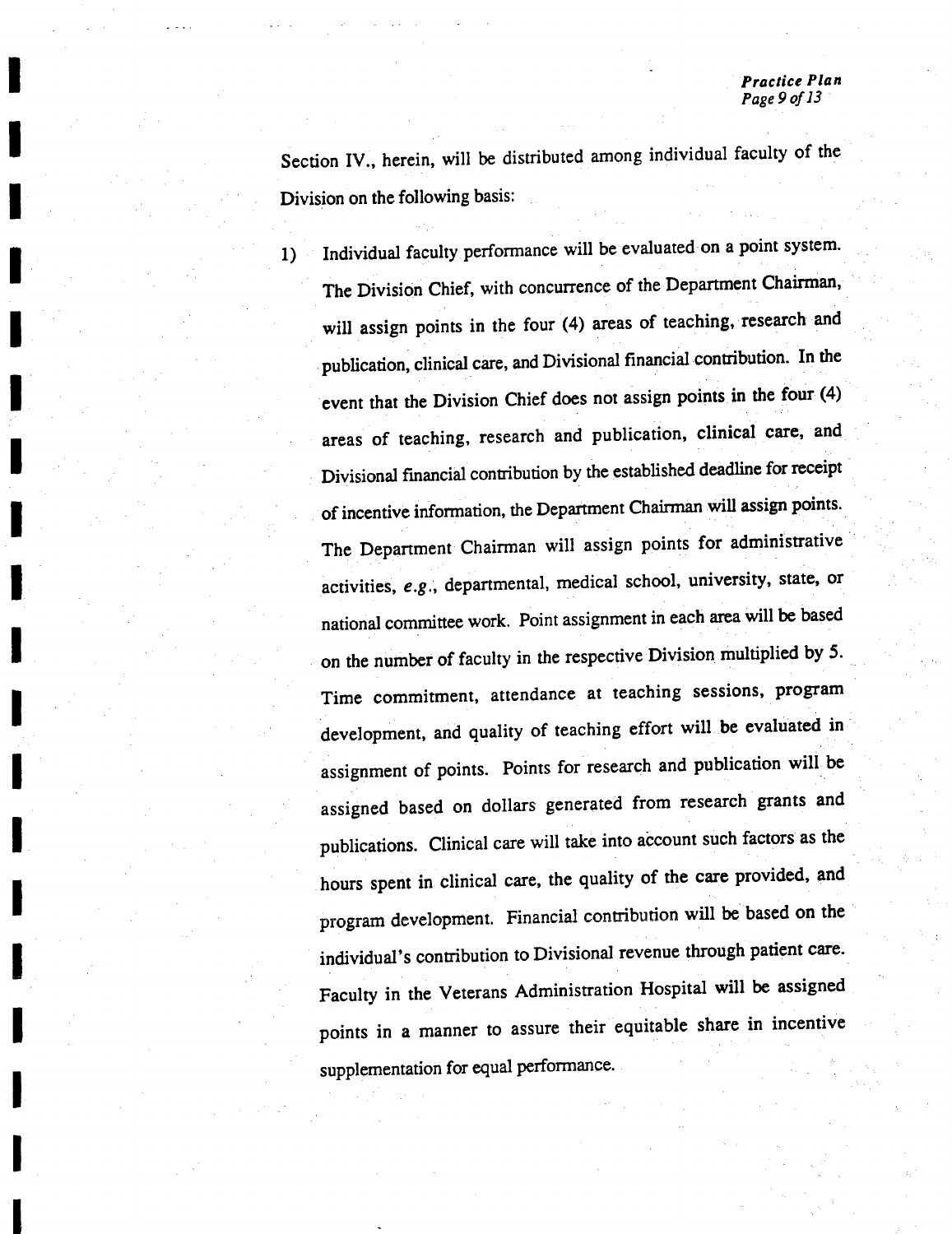Each individual's share of the amount allocated for incentive  $2)$ supplementation will be then determined by the Division Chief by multiplying the ratioof the individual point total to the point total for all individuals included in the distribution times the amount available for distribution. Inclusion in the distribution of individuals whose faculty appointment was terminated during the year prior to the distribution will be in accordance with policy established by the Foundation. Payment by the Foundation of the amounts determined for distribution to individuals shall require written authorization by the Chief of the Division. Payment may be in the form of supplemental remuneration or, in part or in total, in the form of purchases for individuals of supplemental fringe benefits which may be made available by the Foundation for selection at the option of individual faculty or of faculty in the Division or Department on group basis.

2. Residual unencumbered funds remaining in the Divisional Operation Account for a Division at the close of a fiscal year (30 June) shall be distributed by <sup>15</sup> September in accordance with scheme as described for the December through March distribution.

## V. Establishment of Plan Portion of Annual Anticipated Remuneration

The amount of the Plan portion of the Annual Anticipated Remuneration of individual faculty for a fiscal year shall be established prior to the beginning of the year by the Chief of the Division with concurrence of the Department Chairman, in which the individual holds appointment, based on negotiation with the individual. The Plan portion of the Annual Anticipated Remuneration for the Chairman of the Department shall require concurrence by the Dean. The timing of the establishment of the Plan portion for faculty shall be in phase with the budget cycle of the University or prior to initial appointment of individuals appointed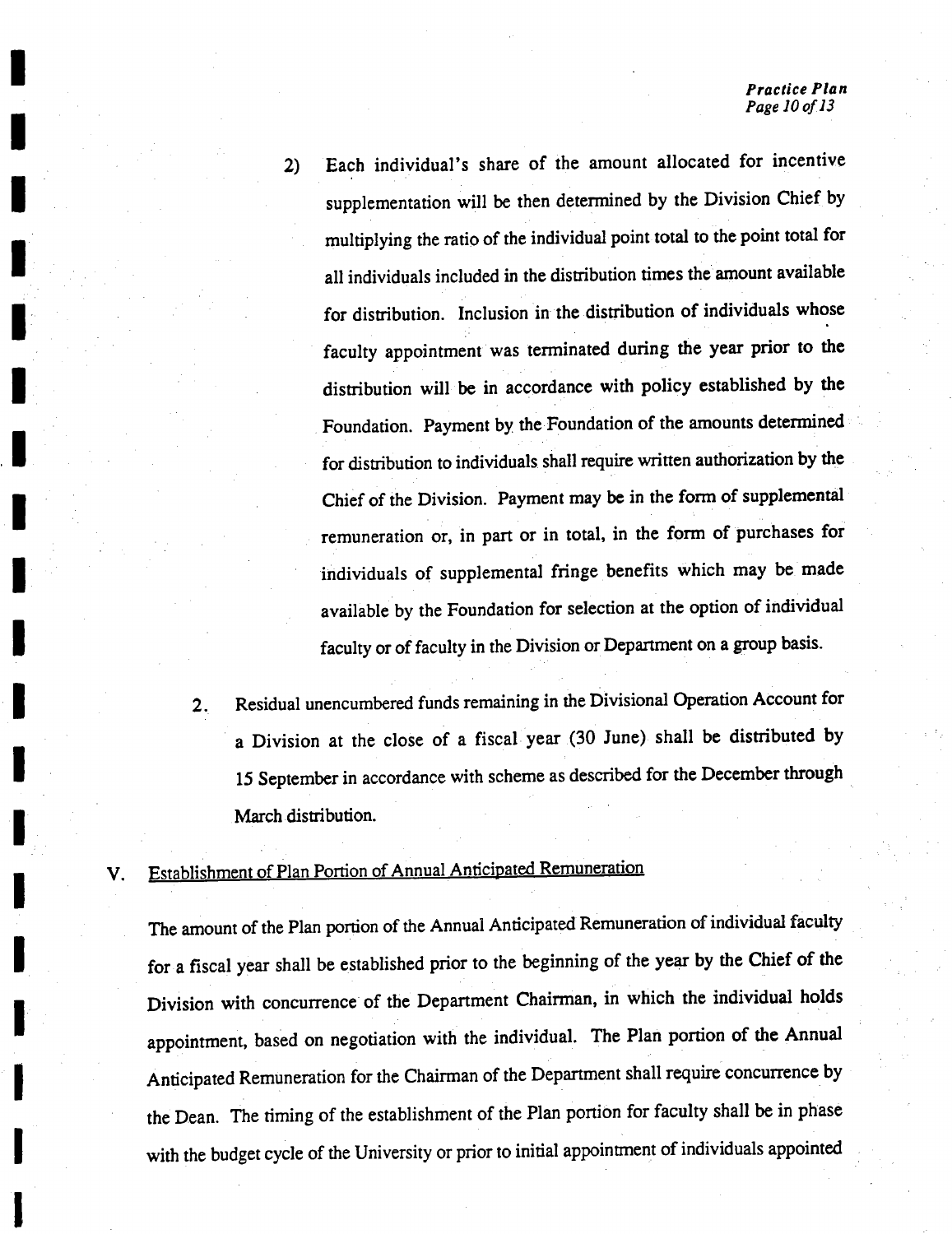#### Practice Plan Page 11 of 13

during a fiscal year. The amount of the Plan portion of Annual Anticipated Remuneration for faculty must be at a level which can be reasonably met within the Plan budget for the Department and consistent both with appropriate and necessary provision for other budgetary requirements and with reasonable expectations for incentive supplemental remuneration or supplemental fringe benefits.

VI. Establishment of Plan Budgets for the Department and Divisions

- A. For each fiscal year, a Plan budget for the Department and its Divisions shall be prepared and established in accordance with a schedule which, except in the case of the budget for the initial fiscal period of seven (7) months' duration, will be in phase with the annual budget cycle of the University. The Plan budget for the Department and its Divisions established for a fiscal year will define the allocation of resources and limits on expenditures which will be followed by the Foundation during the fiscal year in the management of Department and Division accounts and funds therein, with which the budget deals, and the Foundation shall be responsible and accountable for management of these in accordance with the Plan budget.
- B. An annual Plan budget for each of the Divisions shall be prepared by the Chiefs of the respective Divisions and submitted to the Executive Council. Based upon these submissions, the Executive Council shall prepare the Department Plan budget, which will include as separate components Plan budgets for the respective Divisions and for the general Department. Upon completion by the Executive Council and concurrence of the Department Chairman, the budget will be submitted to the Foundation. Plan budgets as prepared and submitted to the Foundation shall be consistent with such format as may be requested by the Foundation. Neither the Executive Council nor the Board of the Foundation will be privileged to receive for approval the individual Annual Anticipated Remuneration.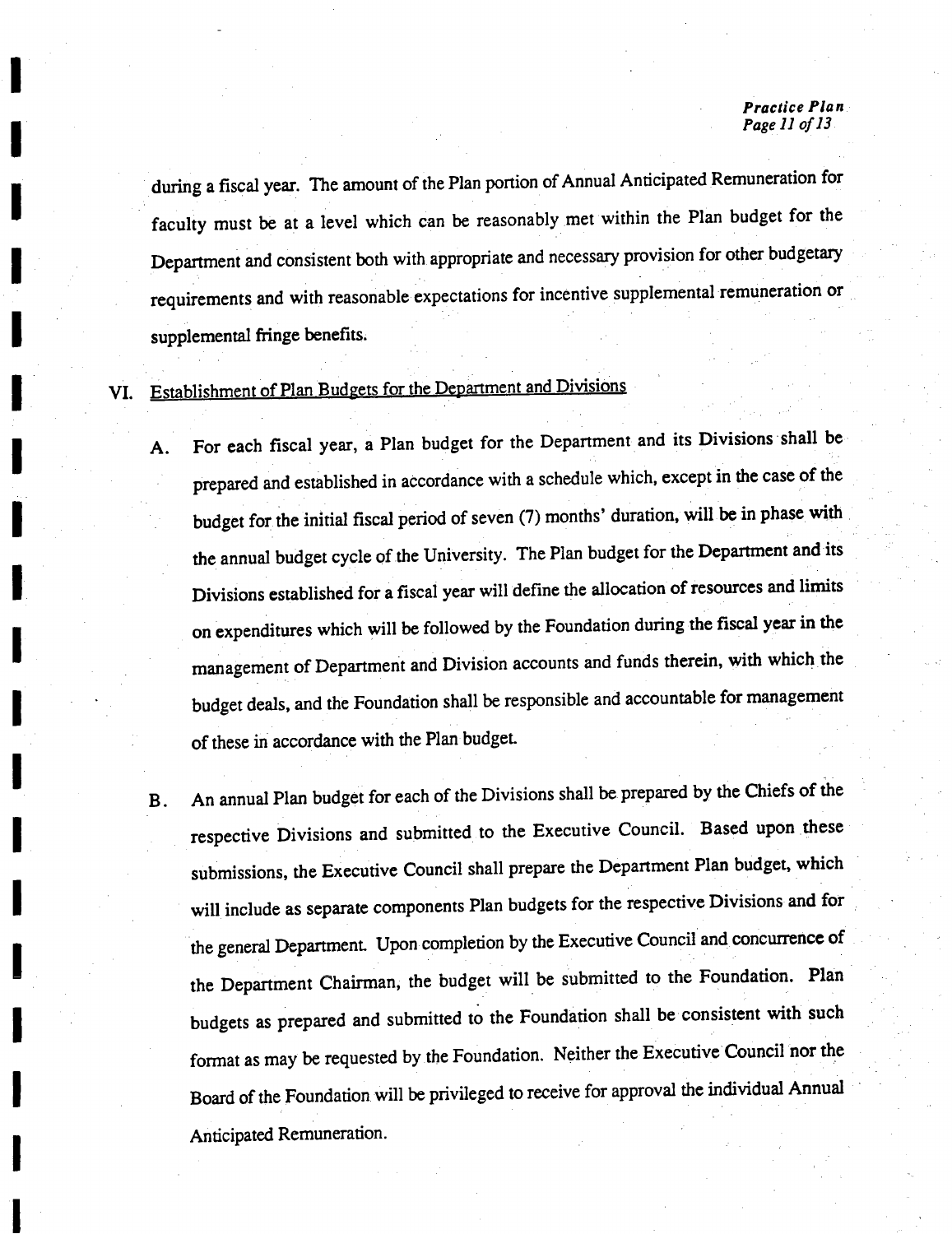- The Plan budget for the Department and for each Division must include the Plan portion of the Annual Anticipated Remuneration forfaculty in the Department/Division in the amounts as determined in accordance with the provisions of Section V., herein. Also, the Plan budget must include provision for all expenditures which are to be made during the fiscal year by the Foundation from Divisional Operation Accounts, including specific provision for Divisional expense for staff and operation support, for incidental purposes and sabbatical leave. Moreover, Plan budgets must include specific provision for all expenditures to be made for expenses of a recurring character from the account of the Department Academic Enrichment Fund or from a Divisional Academic Enrichment Account, and appropriate provision for the projected amount of undesignated expenditures from such accounts. Appropriate detail as to both the source and the projected amount of resources to be available and committed to cover the amount of expenditures included in the Plan budget for the Department and for each of the Divisions must be submitted with the budget and must include documentation as to sufficiency, based on past experience.
- 

C.

D. Interim modifications in established Plan budgets for the Department and Divisions may be made only in accordance with policy adopted by the Foundation.

E. Plan budgets and interim modifications, as permitted, which are duly submitted to the Foundation will be accepted and established by the Foundation provided that the uses of such funds as projected thereunder are consistent with policy for the Medical Practice Plan established by the University Board of Trustees' action and agreement pursuant thereto between the University and the Foundation, particularly the requirement thereof to the effect that budgeted expenditures in relation to projected resources be such as will provide reasonable expectation that funds will be available both for academic enrichment and for incentive supplementation for individual faculty.